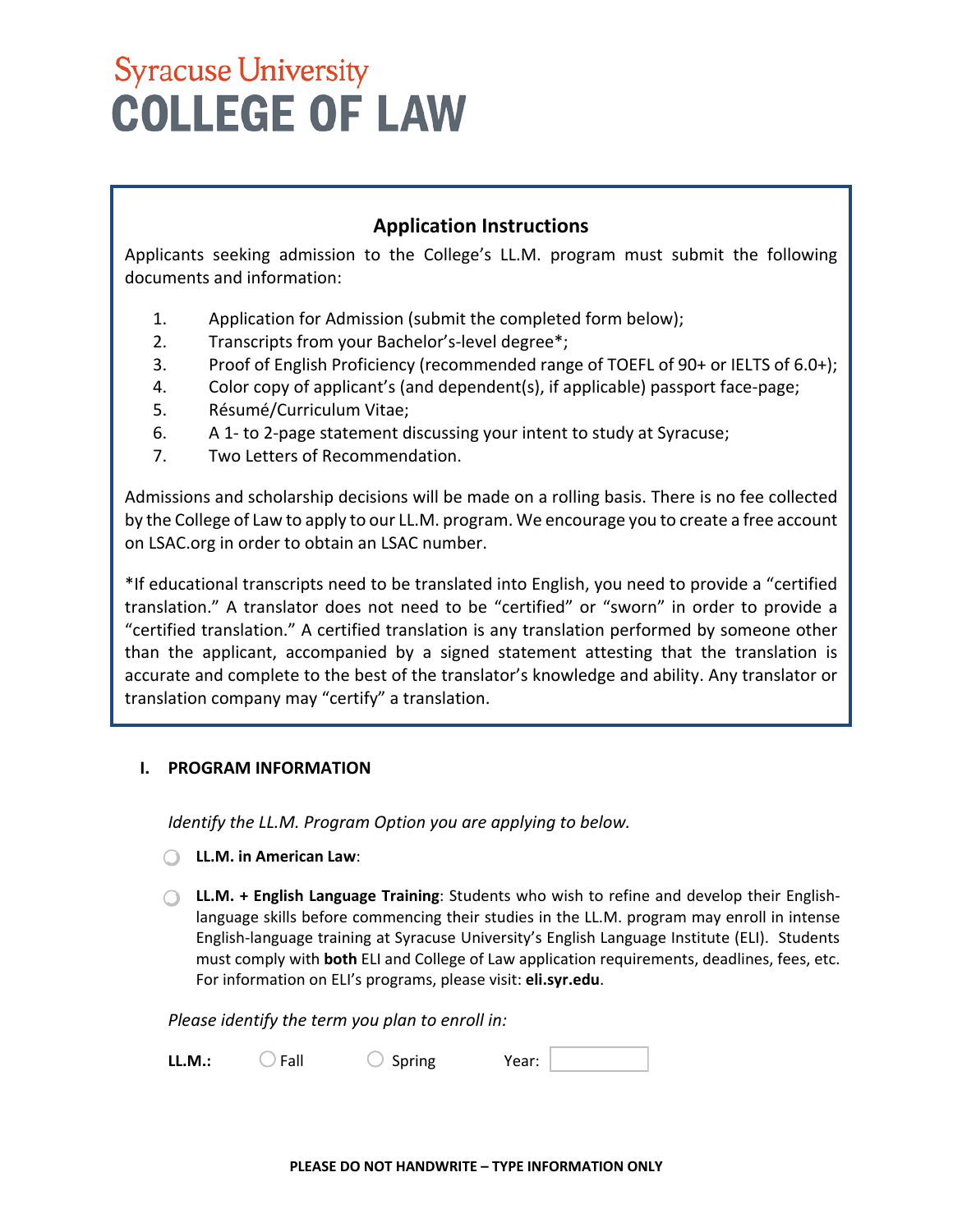#### **II. BIOGRAPHICAL INFORMATION**

| <b>Full Name:</b>            | First/Given                                                           | Last/Family                            | Middle |  |
|------------------------------|-----------------------------------------------------------------------|----------------------------------------|--------|--|
| Name On Passport:            |                                                                       |                                        |        |  |
| $\bigcirc$ FEMALE<br>Gender: | $\bigcirc$ MALE                                                       |                                        |        |  |
| Date of Birth:               | Month<br>Day                                                          | Year                                   |        |  |
| Citizenship:                 | <b>U.S. CITIZEN</b><br>PERMANENT RESIDENT<br><b>NONRESIDENT ALIEN</b> |                                        |        |  |
| Country of Citizenship:      |                                                                       | <b>Country of Permanent Residence:</b> |        |  |
| Country of Birth:            |                                                                       | City of Birth:                         |        |  |
|                              | What is your current visa status (if living in the United States):    |                                        |        |  |
| Visa Number:                 |                                                                       |                                        |        |  |
| LSAC Number*: L              | *(All students are encouraged to set up a free account via LSAC.org)  |                                        |        |  |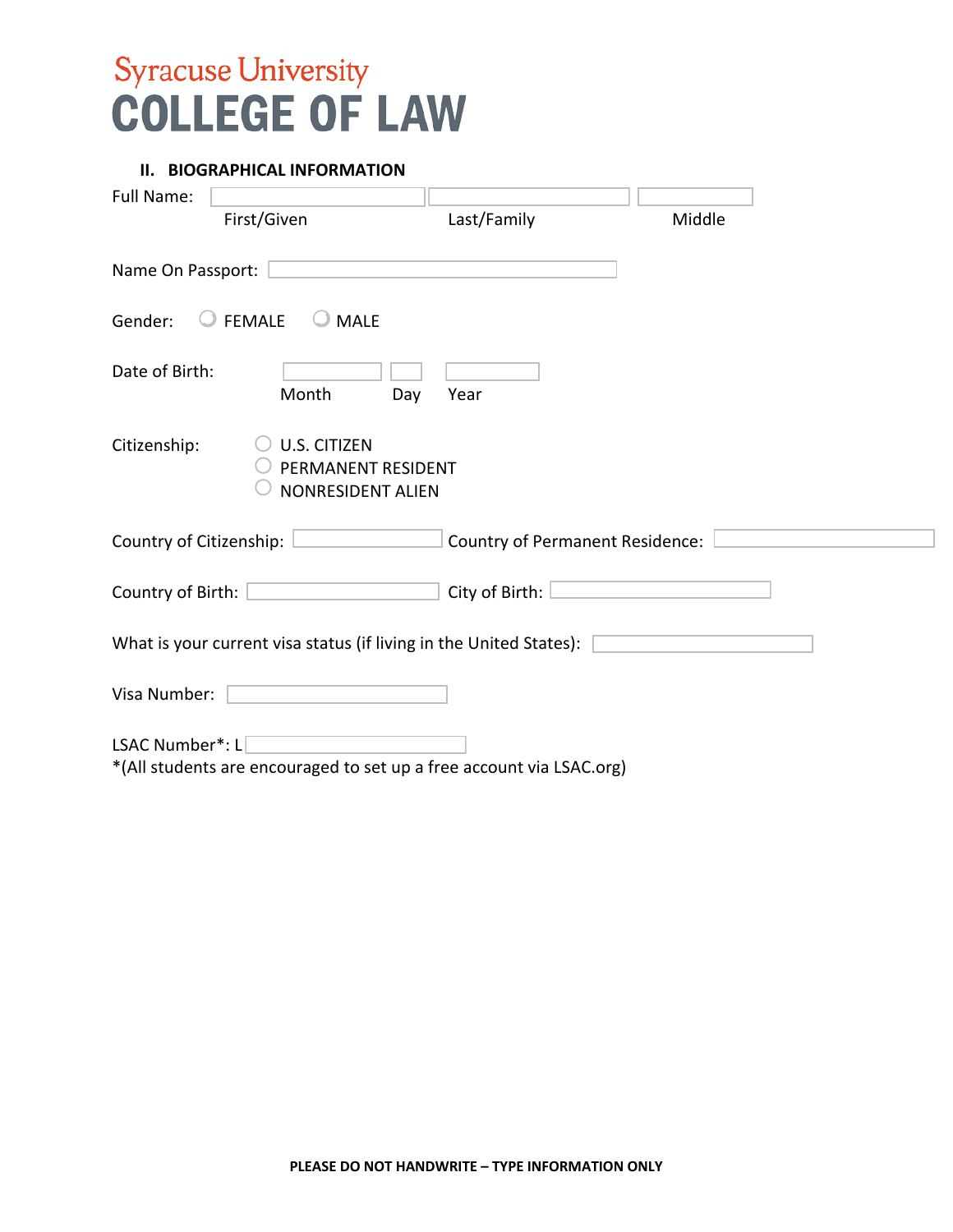#### **III. CONTACT INFORMATION**

| E-mail Address:                                                                                                                                                                                                                                                                                | Skype Name:                                                    |  |  |  |  |
|------------------------------------------------------------------------------------------------------------------------------------------------------------------------------------------------------------------------------------------------------------------------------------------------|----------------------------------------------------------------|--|--|--|--|
| <b>Permanent Phone:</b><br>Present Phone:                                                                                                                                                                                                                                                      |                                                                |  |  |  |  |
| <b>Present Address:</b>                                                                                                                                                                                                                                                                        |                                                                |  |  |  |  |
| Address Line1: House/Apartment/PO Box and Street Name                                                                                                                                                                                                                                          |                                                                |  |  |  |  |
| <b>Address Line 2: Optional</b>                                                                                                                                                                                                                                                                |                                                                |  |  |  |  |
|                                                                                                                                                                                                                                                                                                | Address Line 3: City, State/Province, Postal Code, and Country |  |  |  |  |
| Last date on which mail will reach you at this address:                                                                                                                                                                                                                                        |                                                                |  |  |  |  |
| <b>Permanent Address:</b>                                                                                                                                                                                                                                                                      |                                                                |  |  |  |  |
| Address Line1: House/Apartment/PO Box and Street Name                                                                                                                                                                                                                                          |                                                                |  |  |  |  |
| <b>Address Line 2: Optional</b>                                                                                                                                                                                                                                                                |                                                                |  |  |  |  |
| Address Line 3: City, State/Province, Postal Code, and Country<br>. The control between the control of the control of the control of the control of the control of the control of the control of the control of the control of the control of the control of the control of the control of the |                                                                |  |  |  |  |

Yes  $\bigcirc$  No Do you plan to bring any dependents (spouse and/or children) with you during your studies?

If yes, admitted LL.M. students *must* submit a Dependent Request Form to the LL.M. Admissions Office before student visa documents can be produced. The Dependent Request Form will be sent with your LL.M. Admission Packet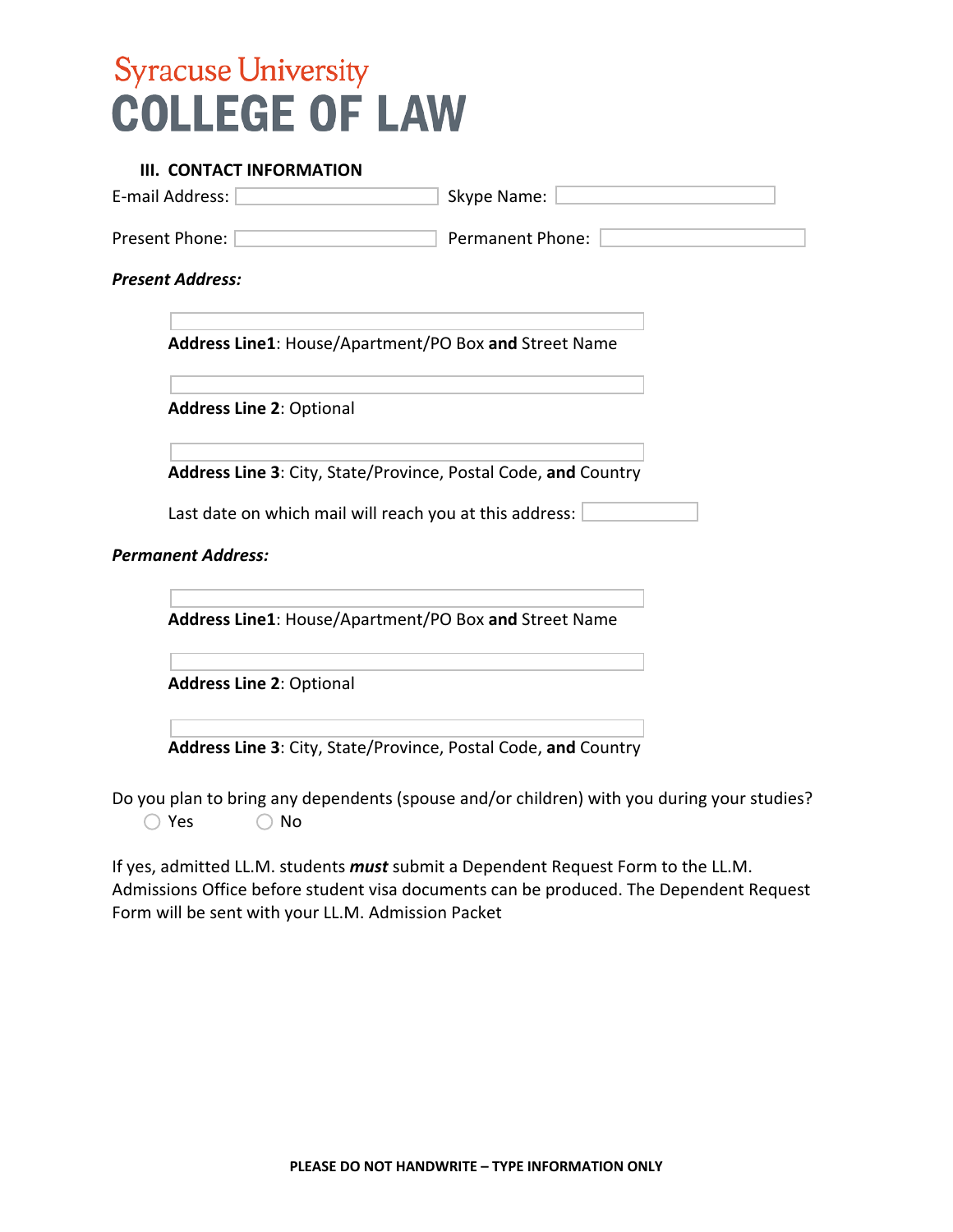#### **IV. ENGLISH-LANGUAGE PROFICIENCY**

If English your native language?  $\bigcirc$  Yes  $\bigcirc$  No

If no, please indicate your native language:

As proof of English-language proficiency, Syracuse University College of Law accepts official "Test of English as a Foreign Language" (TOEFL) & "International English Language Testing System" (IELTS) scores. Please provide:

> TOEFL score: Test date: IELTS score: Test date:

*\*Official scores must be sent to Syracuse University using 2823 school code.* 

### **V. LICENSING INFORMATION & CHARACTER AND FITNESS**

| Are you licensed to practice law?                                       | D Yes | $\bigcirc$ No |  |  |
|-------------------------------------------------------------------------|-------|---------------|--|--|
| If yes, list your license type and jurisdiction where you are licensed: |       |               |  |  |

*\*Please submit copies of license documentation as appropriate.* 

 $\bigcirc$ Yes *Academic Integrity*: Have you ever been censured for misconduct, subject to disciplinary action, or are any disciplinary charges pending or expected to be brought against you, for academic or other reasons (including academic or disciplinary probation, suspension, warning, or dismissal), in any education institution you have attended or place of employment?  $\bigcirc$  No

duty to disclose the matter on this statement.<br>  $\bigcirc$  Yes  $\bigcirc$  No *Prior Convictions*: Have you ever been arrested, charged with, convicted or, plead guilty to, or are you currently under indictment for any violation of law? Note: although a conviction may have been expunged from your record by an order of the course, it does not relieve you of the

 $\bigcirc$  Yes

*\*If yes to either question above, give dates and details, including the specific action, on a separate page. Misrepresentation may result in administrative sanctions.*